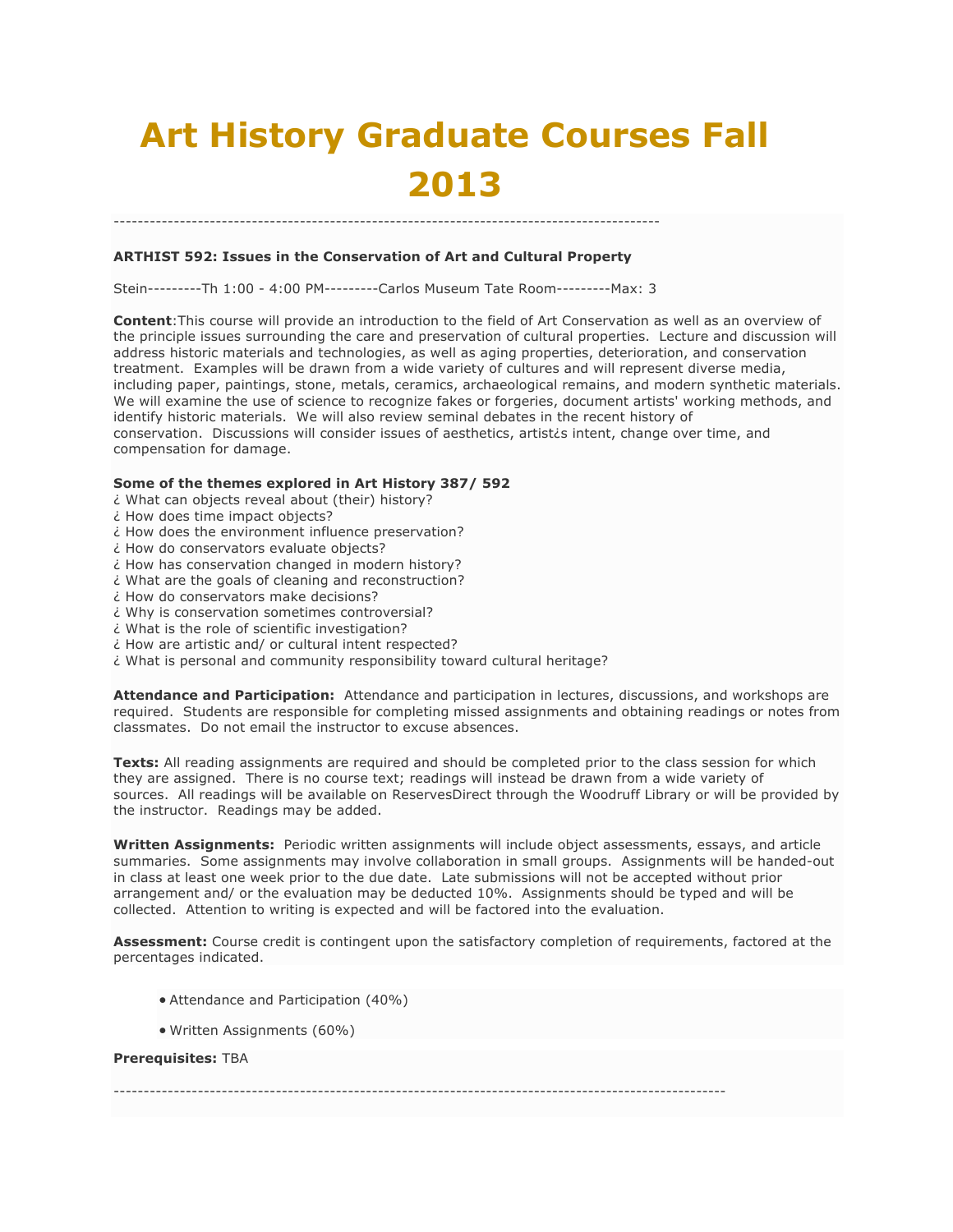## **ARTHIST 592: Introduction to Graphics and Computer-Aided Design**

Shpuza---------------------Tuesday 5:00 ¿ 8:00 PM ----------------------Max: 2

**Content:** This course is designed to provide students interested in architecture with a basic understanding of computer-aided design and graphic analysis. Emphasizing a hands-on approach, the course is structured around two projects which are designed to let students explore the potential of the computer, not merely as a drafting and presentation instrument but as an active analytical and design aid. Permission required prior to enrollment.

## **Texts:** TBA

**Particulars:** Students will be responsible for reading and class discussion, as well as projects that will have significant research and visualization components, resulting in a final paper.

-------------------------------------------------------------------------------------------

#### **ARTHIST 596R: Internship**

Coordinator: Faculty

May be repeated with permission from the director of internships. Interns must be nominated by the department for internships at the Michael C. Carlos Museum, the High Museum of Art, and elsewhere. Variable credit.

-------------------------------------------------------------------------------------------

#### **ARTHIST 597R: Directed Study**

Faculty; variable credit.

-------------------------------------------------------------------------------------------

## **ARTHIST 599R: Thesis Research (Permission only)**

-------------------------------------------------------------------------------------------

#### **ARTHIST 719: Images of the Cosmos in Ancient Egypt: Temples, Tombs and Palaces in Ancient Egypt**

Robins---------T 9:00 AM- 12:00 PM---------Carlos Hall Conference Room---------Max: 10

**Content:** The unique way in which the ancient Egyptians envisaged the universe is preserved in their creation myths, funerary beliefs, and notions of kingship. Their view of the cosmos was also embodied in the architecture and decoration of temples, tombs (both royal and non-royal) and palaces. In this course, we will explore how such monuments reflect and give concrete expression to the structure of the universe, and examine their role in perpetuating the created world through the act of their construction, their architectural and decorative programs, and the rituals performed within them. We will also consider how the embodied cosmos contributed to the effective functioning of the monuments. The course will include visits to the Carlos Museum.

**Texts:** Selected readings.

**Assessment:** Students will be responsible for the presentation and discussion of weekly readings; a preliminary and final oral presentation of research topic; a 16-20 page, double spaced, 12-point research paper.

------------------------------------------------------------------------------------------------------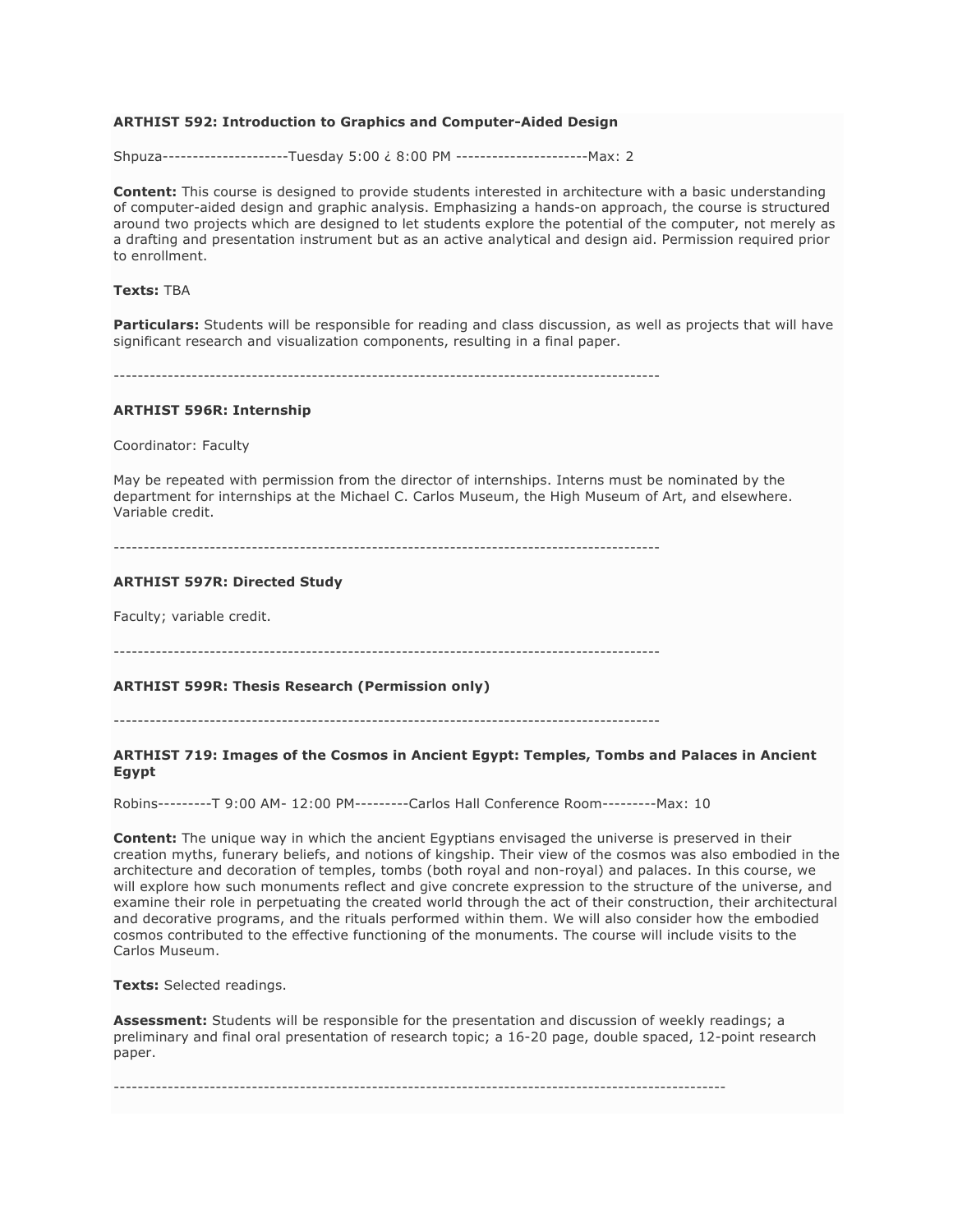## **ARTHIST 729: Connecting Gods and People**

Wescoat --------- Th 1:00 - 4:00 PM --------- Carlos Hall Conference Room--------- Max: 10

**Content:** In ancient Greece, to be a community was to have a temple. The act of temple building played a formative role in forging the polis. The temple shaped and reified the identity of the community, fixed the community is relationship with the divinity, and brokered its position within the larger Greek world. In short, the temple connected gods and people. In this course, we will explore the ways in which this connection was forged by examining the temple within its social, cultural, political, religious, spatial, and aesthetic contexts. We will also consider the design of temples in relation to the creation of the temenos, to ritual actions such as sacrifice, libation, prayer, and song, and to the dedication of material gifts in supplication, celebration, and thanksgiving. While the evidence is richest for Athens and most suggestive in the archaic period, we will investigate issues broadly and draw on temples across the ancient Greek world from the geometric through Hellenistic periods.

#### **Recommended Texts:** TBA

#### **Assessment:** TBA

-------------------------------------------------------------------------------------------

#### **ARTHIST 739: Cult of the Saints**

Pastan--------- W 9:00 - 12:00 PM ---------Carlos Hall Conference Room--------- Max: 10

**Content:** This course focuses on the medieval cult of saints, and we will read studies by historians, art historians and theologians. ReOur investigations will include classic studies by Peter Brown, Emile Mâle, and Benedicta Ward and along with more recent work on the subject, including Sherry Reames, Cynthia Hahn, and Julia M. H. Smith. Besides the inherent interest of how a site or cult chose to present itself in poignant and relatable narratives and imagery of the saints, two issues of approach will be emphasized. Since saintsi narratives have long been a topic of interest for historians and scholars of theology, a first question is, what is the contribution of the relatively newer studies in art history to the study of hagiography? Related to this, in view of the interest of current work on materiality and on topographies of sacred space, are there certain kind of objects, materials or locations that are particularly effective in relaying saintly biography or involving the beholder?

**Texts:** Brown and O'Connor, *Glass-Painters*, and ereserves with selected readings from the recent literature.

**Assessment:** Two 5-7 page papers, an in class presentation, and a final exam.

-------------------------------------------------------------------------------------------

#### **ARTHIST 749: Books of the Art, 1100-1600**

Campbell-------- F 10:00 AM - 1:00 PM--------Carlos Hall Conference Room--------Max: 10

**Content**: This course will consider the special category of texts known as artists¿ manuals. Materials discussed will range from the book of the Benedictine monk Theophilius Presbyter in the twelfth century, to the prefaces on technique from Giorgio Vasari¿s 1568 edition of Lives of the Painters, Sculptors and Architects. The goal will be to understand the relation between making and meaning, as represented in these treatises, especially with relation to incarnational concerns. Our central focus will be Cennino Cennini¿s Il Libro dell¿arte (c. 1400)¿traditionally described as a late-medieval precursor of the sorts of modernity associated with the Renaissance¿and its current re-evalutation. The themes to be discussed in this course include the trope of secrecy and its use by the knowledge cultures of the late medieval and early modern Europe; the value of artisanal knowledge within different settings (monastery, court, city). Finally, we will discuss the displacement of technique from the discussion of style, and its eventual attachment, in the nineteenth century, to questions of cultural history and identity.

#### **Primary Texts:**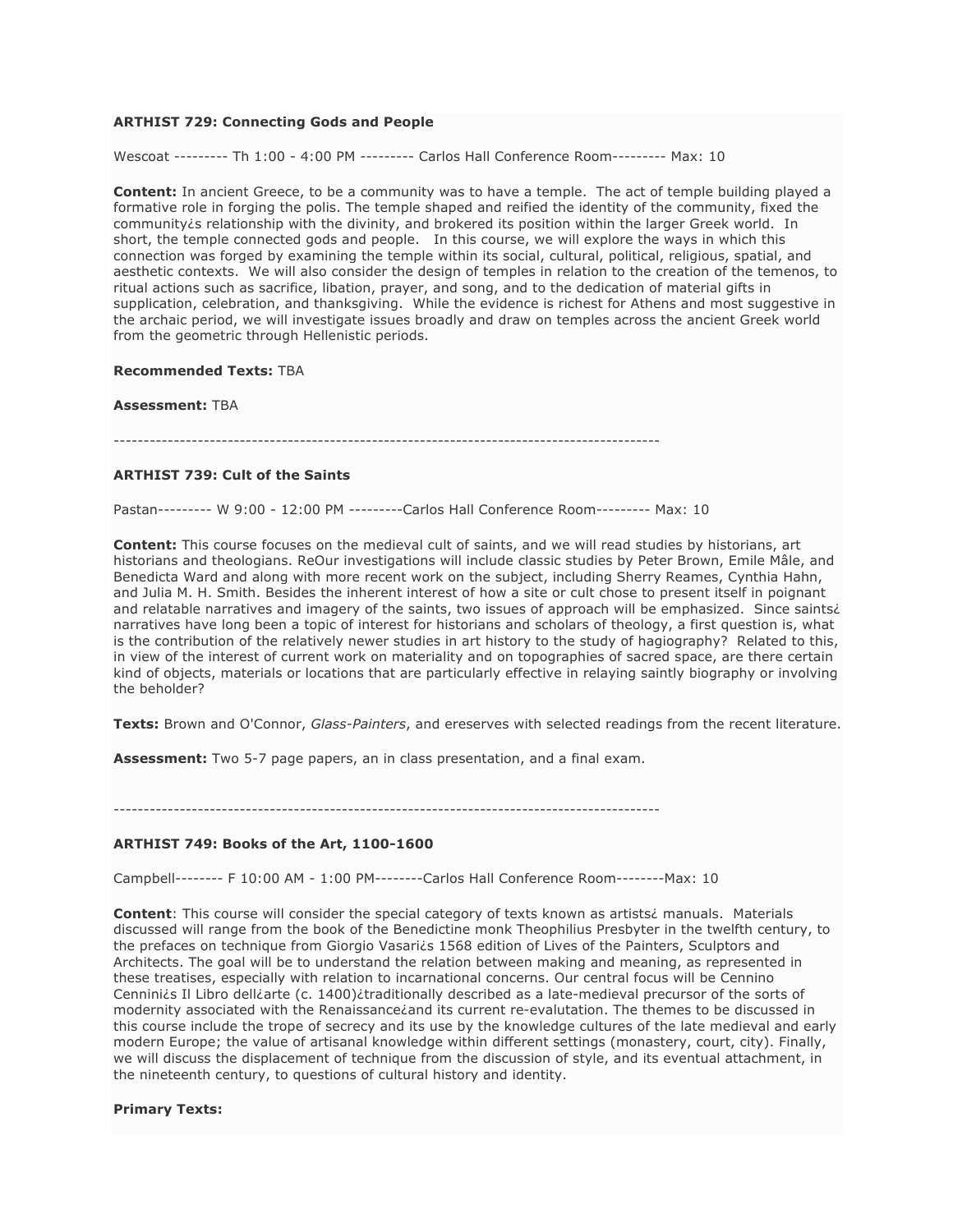Theophilus, De diversis artibus (1100-1120), translated as On Divers Arts, by John G. Hawthorne and Cyril Stanley (New York: Dover, 1979), ISBN: 0486237842

Cennino Cennini, Il Libro delliarte (c. 1400), translated as The Craftsmanis Handbook, by Daniel V. Thompson (New York: Dover, 1954), ISBN: 0486237842X

Giorgio Vasari, ¿Dell¿architettura,¿ ¿Della pittura,¿ ¿Della scultura,¿ in Vite dei pittori, scultori ed architettori (1568), translated as Vasari on Technique, by Louisa S. Machelose, edited by G. Baldwin Brown (New York: Dover, 1960), ISBN: 048620717X

#### **Secondary Texts:**

Selected authors, including: William Eamon, Pamela Long, Andrea Bolland, Pamela Smith, Fabio Frezzato, Christiane Kruse, Pamela Long, Elizabeth Cropper, Georges Didi-Huberman, Robert Williams, Philip Sohm.

**Assessment:** Informed participation, research presentation and paper.

-------------------------------------------------------------------------------------------

#### **ARTHIST 759R: Rome in Print**

McPhee---------T 1:00 AM-4:00 PM---------Carlos Hall Conference Room---------Max: 18

**Content:** This seminar will be grounded in the exhibition *Antichità, Teatro, Magnificenza: Renaissance and Baroque Images of Rome* on view at the Carlos Museum during the fall term. We will examine the world of print in Rome from the sixteenth to the eighteenth century: the printers and their shops, the etchers and engravers who worked for them, Italian and foreign, the legacy of images they left behind. We will consider the antiquarian focus on ancient monuments during the sixteenth century, the urban theatres of modern Rome produced during the seventeenth century and the scientific and scenographic developments of the eighteenth century. We will examine the careers of such etcher/engravers as Etienne Duperac, Giacomo Lauro, and Giovanni Battista Falda, Alessandro Specchi, Giuseppe Vasi and Giambattista Piranesi. A particular focus of the class will be the urban history of Rome as the exhibition presents the rare opportunity to study three of the great city maps produced during these centuries by Pirro Ligorio (1561), Giovanni Battista Falda (1676) and Giambattista Nolli (1748).

**Texts:** TBA

**Assessment:** TBA

**Prerequisites:** TBA

------------------------------------------------------------------------------------------------------

#### **ARTHIST 769: The Russian Avant-Garde, 1917-1928**

Cronan--------- M 1:00 - 4:00 PM--------- ¿Carlos Hall Conference Room---------Max: 10

**Content:** Co-taught by Todd Cronan and Karla Oeler, this course seeks to re-examine the basic claims and problems of Russian art in period between the October Revolution and the beginning of the five-year plan (1928). Divided into four sections, we will consider 1) the writings of the Russian Formalists including Viktor Shklovsky, Vladimir Propp, Boris Eichenbaum, and Roman Jakobson; 2) Kasimir Malevich and El Lisstizky¿s Suprematism; 3) The Russian Constructivists including Alexander Rodchenko, Varvara Stepanova, and Vladimir Tatlin; 4) Russian film including Sergei Eisenstein and Dziga Vertov. The aim of the course is to both serve as an introduction to post-Revolutionary Russian art and to consider the arguments, debates and problems that helped generate its formal character.

**Texts:** TBA

**¿Assessment:** TBA

-------------------------------------------------------------------------------------------